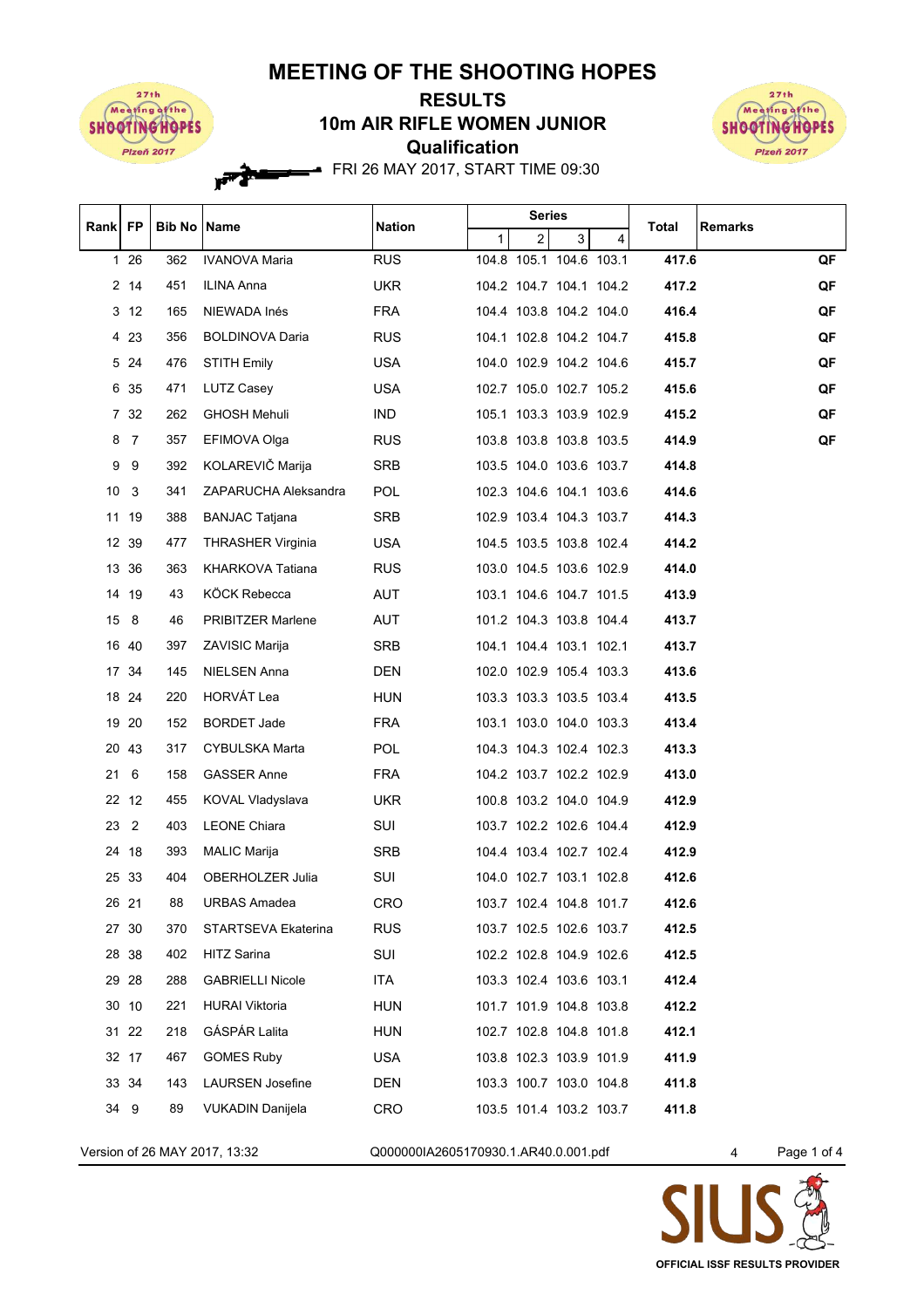| Rank FP |                | <b>Bib No Name</b> |                             | <b>Nation</b>                       |                                                                                           | <b>Series</b>           |                |   | Total | <b>Remarks</b> |  |  |  |
|---------|----------------|--------------------|-----------------------------|-------------------------------------|-------------------------------------------------------------------------------------------|-------------------------|----------------|---|-------|----------------|--|--|--|
|         |                |                    |                             |                                     | $\mathbf{1}$                                                                              | $\overline{2}$          | 3 <sup>1</sup> | 4 |       |                |  |  |  |
|         | 35 25          | 473                | PHILLIPS Morgan             | <b>USA</b>                          |                                                                                           | 103.8 102.3 102.9 102.8 |                |   | 411.8 |                |  |  |  |
|         | 36 29          | 387                | ARMUŠ Nevena                | <b>SRB</b>                          |                                                                                           | 101.7 102.6 104.8 102.7 |                |   | 411.8 |                |  |  |  |
|         | 37 26          | 23                 | KOKOŠKOVÁ Daniela           | <b>CZE DUK</b>                      |                                                                                           | 104.1 101.9 102.8 102.9 |                |   | 411.7 |                |  |  |  |
|         | 38 6           | 291                | LUCIANI Alessandra          | <b>ITA</b>                          |                                                                                           | 101.2 102.7 102.7 105.0 |                |   | 411.6 |                |  |  |  |
|         | 39 16          | 308                | JANČIULEVIČIÚTÉ Justina     | LTU                                 |                                                                                           | 104.2 103.7 103.9 99.8  |                |   | 411.6 |                |  |  |  |
| 40      | 8              | 51                 | <b>WAIBEL Sheileen</b>      | <b>AUT</b>                          |                                                                                           | 101.8 103.6 103.5 102.5 |                |   | 411.4 |                |  |  |  |
|         | 41 13          | 411                | <b>SUREMANN Lisa</b>        | SUI                                 |                                                                                           | 101.8 104.7 102.4 102.4 |                |   | 411.3 |                |  |  |  |
|         | 42 25          | 461                | SUKHORUKOVA Viktorija       | UKR.                                |                                                                                           | 102.2 102.1 103.5 103.1 |                |   | 410.9 |                |  |  |  |
| 43      | $\overline{4}$ | 213                | <b>BAJOS Gitta</b>          | <b>HUN</b>                          |                                                                                           | 104.1 102.7 102.0 102.0 |                |   | 410.8 |                |  |  |  |
|         | 44 32          | 13                 | KARASOVÁ Sára               | CZE POV                             |                                                                                           | 102.7 102.5 102.3 103.2 |                |   | 410.7 |                |  |  |  |
|         | 45 39          | 45                 | MÜLLER Victoria             | AUT                                 |                                                                                           | 102.5 103.8 101.6 102.7 |                |   | 410.6 |                |  |  |  |
|         | 46 28          | $\mathbf{1}$       | BARTONÍČKOVÁ Vlasta         | CZE OPL                             |                                                                                           | 102.8 101.5 102.5 103.6 |                |   | 410.4 |                |  |  |  |
|         | 47 3           | 226                | KOZMA Nikoletta             | <b>HUN</b>                          |                                                                                           | 102.5 101.6 102.4 103.8 |                |   | 410.3 |                |  |  |  |
|         | 4846           | 239                | <b>TOMA Dorina</b>          | <b>HUN</b>                          |                                                                                           | 101.9 101.8 102.6 103.7 |                |   | 410.0 |                |  |  |  |
|         | 49 28          | 28                 | THURNWALDOVÁ Sabina         | <b>CZE DUK</b>                      |                                                                                           | 102.1 103.6 102.9 101.3 |                |   | 409.9 |                |  |  |  |
|         | 50 36          | 260                | ELAVENIL VALARIVAN          | <b>IND</b>                          |                                                                                           | 103.9 102.0 102.4 101.5 |                |   | 409.8 |                |  |  |  |
|         | 51 18          | 40                 | <b>FOELZER Verona</b>       | <b>AUT STEI</b>                     |                                                                                           | 102.2 101.8 101.7 103.9 |                |   | 409.6 |                |  |  |  |
|         | 52 25          | 42                 | KITZBICHLER Jasmin          | AUT                                 |                                                                                           | 101.9 99.7 103.5 104.3  |                |   | 409.4 |                |  |  |  |
|         | 53 18          | 138                | <b>GRUNDSOE Stephanie</b>   | <b>DEN</b>                          |                                                                                           | 101.3 102.4 102.3 103.4 |                |   | 409.4 |                |  |  |  |
|         | 54 15          | 440                | OLŠAVSKÁ Ivana              | <b>SVK</b>                          |                                                                                           | 102.6 103.3 101.6 101.7 |                |   | 409.2 |                |  |  |  |
|         | 55 33          | 33                 | AROLFO Angela               | ARG                                 |                                                                                           | 101.6 101.3 103.1 103.1 |                |   | 409.1 |                |  |  |  |
| 56      | 5              | 293                | OSEGUERA Roijas Andrea      | <b>ITA</b>                          |                                                                                           | 103.8 101.5 102.4 101.3 |                |   | 409.0 |                |  |  |  |
|         | 57 41          | 253                | <b>BANDYOPADHYAY Shreya</b> | <b>IND</b>                          |                                                                                           | 100.2 101.6 103.4 103.6 |                |   | 408.8 |                |  |  |  |
|         | 58 17          | 3                  | FOISTOVÁ Nikola             | <b>CZE OPL</b>                      |                                                                                           | 103.1 102.2 102.0 101.3 |                |   | 408.6 |                |  |  |  |
|         | 59 31          | 374                | HRAŠOVEC Urška              | <b>SLO</b>                          |                                                                                           | 101.5 101.8 103.2 102.0 |                |   | 408.5 |                |  |  |  |
| 60      | $\sqrt{5}$     | 426                | KLIMENKOVÁ Anna             | <b>SVK</b>                          |                                                                                           | 101.7 102.2 103.6 100.9 |                |   | 408.4 |                |  |  |  |
|         | 61 37          | 315                | <b>BUCZEK Klaudia</b>       | <b>POL</b>                          |                                                                                           | 100.4 101.9 101.8 104.2 |                |   | 408.3 |                |  |  |  |
|         | 62 12          | 139                | <b>HERSKIND Christinna</b>  | DEN                                 |                                                                                           | 101.2 102.0 102.0 103.1 |                |   | 408.3 |                |  |  |  |
|         | 63 8           | 416                | <b>BENÍKOVÁ Diana</b>       | <b>SVK</b>                          |                                                                                           | 101.4 102.4 102.2 102.3 |                |   | 408.3 |                |  |  |  |
|         | 64 21          | 9                  | HELEŠICOVÁ Barbora          | CZE SLB                             |                                                                                           | 101.5 102.2 102.4 102.2 |                |   | 408.3 |                |  |  |  |
|         | 65 45          | 410                | <b>STARK Franziska</b>      | SUI                                 |                                                                                           | 101.0 102.0 102.3 102.8 |                |   | 408.1 |                |  |  |  |
|         | 66 42          | 41                 | HASELSBERGER Carmen         | <b>AUT</b>                          |                                                                                           | 102.3 100.8 102.2 102.8 |                |   | 408.1 |                |  |  |  |
|         | 67 14          | 350                | <b>STOIE Cristina</b>       | <b>ROU</b>                          |                                                                                           | 101.8 100.5 102.1 103.4 |                |   | 407.8 |                |  |  |  |
|         | 68 23          | 215                | DÉNES Eszter                | <b>HUN</b>                          |                                                                                           | 101.8 101.3 101.3 103.1 |                |   | 407.5 |                |  |  |  |
| 69      | 3              | 117                | ŠTEFÁNKOVÁ Kateřina         | CZE OSTRAVA 101.9 103.6 100.3 101.7 |                                                                                           |                         |                |   | 407.5 |                |  |  |  |
|         | 70 11          | 400                | <b>CALUORI Valentina</b>    | SUI                                 |                                                                                           | 103.6 99.0 102.6 102.2  |                |   | 407.4 |                |  |  |  |
|         | 71 46          | 294                | <b>SCIPPA Francessa</b>     | <b>ITA</b>                          |                                                                                           | 103.1 103.1 101.1 100.1 |                |   | 407.4 |                |  |  |  |
|         | 72 29          | 444                | ŠÁLYOVÁ Beáta               | <b>SVK</b>                          |                                                                                           | 99.5 102.3 101.9 103.6  |                |   | 407.3 |                |  |  |  |
|         | 73 36          | 340                | SZUTKO Aleksandra           | <b>POL</b>                          |                                                                                           | 103.2 100.5 99.8 103.7  |                |   | 407.2 |                |  |  |  |
|         | 74 27          | 60                 | DZEHTSIARENKA Iryna         | <b>BLR</b>                          |                                                                                           | 101.5 101.5 102.6 101.6 |                |   | 407.2 |                |  |  |  |
|         |                |                    |                             |                                     |                                                                                           |                         |                |   |       |                |  |  |  |
|         |                |                    |                             |                                     | Version of 26 MAY 2017, 13:32<br>Q000000IA2605170930.1.AR40.0.001.pdf<br>Page 2 of 4<br>4 |                         |                |   |       |                |  |  |  |

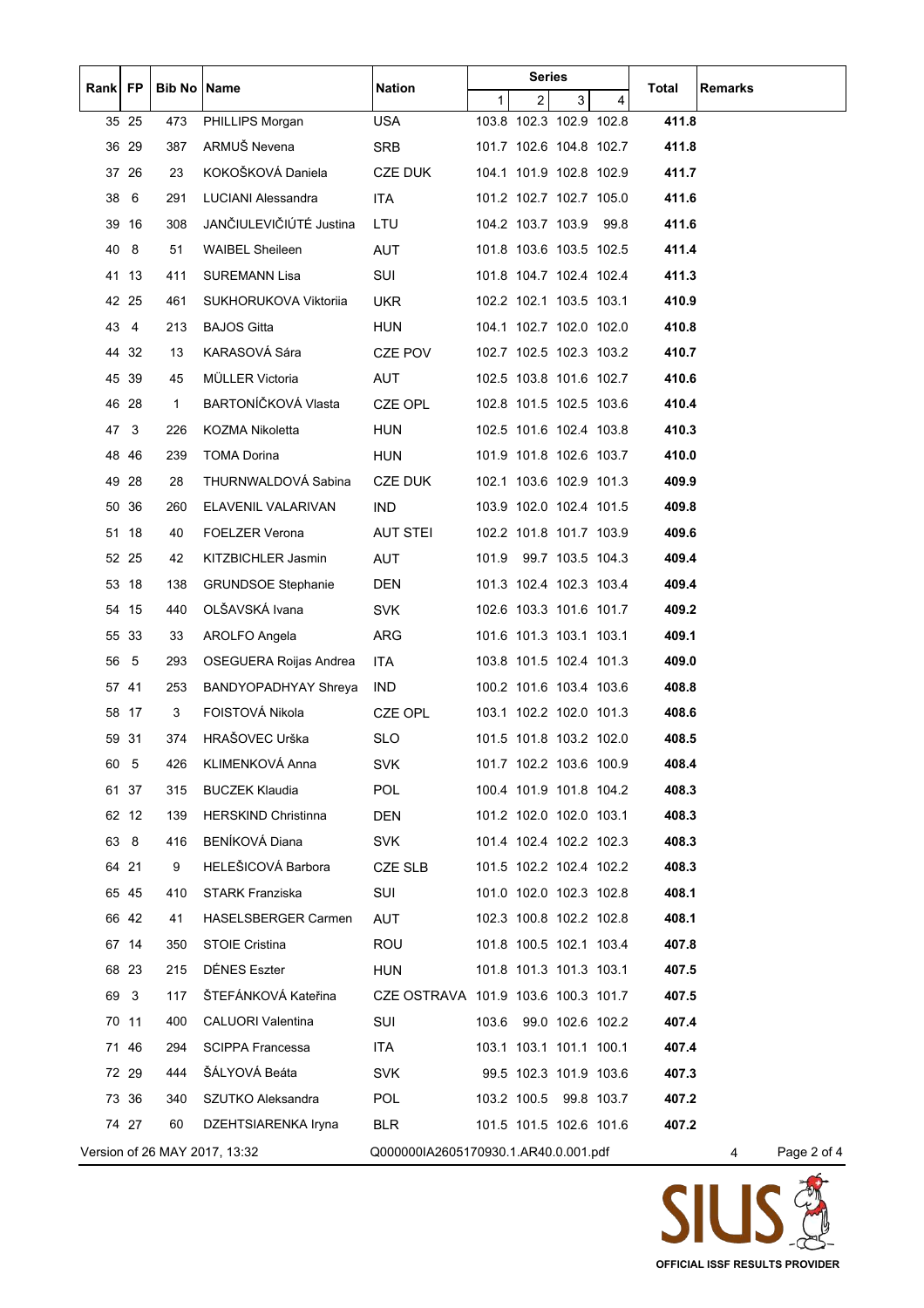| Rank   FP                     |                | <b>Bib No Name</b> |                            | <b>Nation</b>                        |                | <b>Series</b>    |                         |            | Total | <b>Remarks</b>   |
|-------------------------------|----------------|--------------------|----------------------------|--------------------------------------|----------------|------------------|-------------------------|------------|-------|------------------|
|                               |                |                    |                            |                                      | 1 <sup>1</sup> | $\overline{2}$   | 3 <sup>1</sup>          | 4          |       |                  |
| 75 5                          |                | 11                 | BRABCOVÁ Karolína          | <b>CZE MAN</b>                       |                |                  | 100.1 102.0 101.7 103.3 |            | 407.1 |                  |
|                               | 76 11          | 378                | <b>MARKELJ Vesna</b>       | <b>SLO</b>                           |                |                  | 99.5 102.0 103.0 102.5  |            | 407.0 |                  |
|                               | 77 10          | 61                 | <b>HURYNOVICH Lizaveta</b> | <b>BLR</b>                           |                |                  | 100.4 101.9 101.6 103.0 |            | 406.9 |                  |
| 78 7                          |                | 316                | <b>BYKOWSKA Weronika</b>   | <b>POL</b>                           |                |                  | 101.4 101.3 102.5 101.7 |            | 406.9 |                  |
|                               | 79 27          | 351                | TEODORESCU Adriana         | ROU                                  |                |                  | 101.9 102.7 101.0 101.3 |            | 406.9 |                  |
|                               | 80 43          | 429                | KOLÁROVSKÁ Klaudia         | SVK                                  |                |                  | 101.4 101.6 102.5 100.9 |            | 406.4 |                  |
|                               | 81 30          | 73                 | ZAITSAVA Palina            | BLR                                  |                |                  | 102.5 100.2 101.6 101.9 |            | 406.2 |                  |
|                               | 82 35          | 72                 | ULIDA Sofiya               | <b>BLR</b>                           |                |                  | 98.7 102.4 104.7 100.4  |            | 406.2 |                  |
|                               | 83 26          | 377                | LAZAR Lia                  | <b>SLO</b>                           |                |                  | 101.5 102.2 102.7 99.6  |            | 406.0 |                  |
| 84                            | 2              | 346                | <b>LARION Georgeta</b>     | <b>ROU</b>                           |                |                  | 99.1 103.8 100.0 102.5  |            | 405.4 |                  |
| 85                            | 6              | 414                | <b>ZÜGER Muriel</b>        | SUI                                  |                |                  | 99.6 102.0 101.4 102.4  |            | 405.4 |                  |
|                               | 86 19          | 212                | <b>WINTER Kathrin</b>      | <b>GER WETT</b>                      |                |                  | 99.3 100.6 103.5 102.0  |            | 405.4 |                  |
|                               | 87 20          | 21                 | KAILOVA Michaela           | <b>CZE MAN</b>                       |                |                  | 101.1 101.3 101.0 101.8 |            | 405.2 |                  |
| 88                            | $\overline{4}$ | 56                 | EGENDER Bianca             | <b>AUT VORARL</b>                    |                |                  | 99.9 101.7 102.7 100.9  |            | 405.2 |                  |
| 89                            | $\overline{7}$ | 18                 | HAJŠMANOVÁ Eva             | CZE DUK                              |                |                  | 101.7 100.4 101.5 100.8 |            | 404.4 |                  |
|                               | 90 16          | 325                | <b>MAKOWSKA Patrycja</b>   | <b>POL</b>                           |                |                  | 99.7 102.3 100.8 101.4  |            | 404.2 |                  |
|                               | 91 27          | 67                 | PRANKO Uladzislava         | <b>BLR</b>                           |                |                  | 99.6 100.6 102.8 101.1  |            | 404.1 |                  |
|                               | 92 37          | 441                | SPIŠÁKOVÁ Kristína         | <b>SVK</b>                           |                |                  | 102.0 100.3 101.0 100.7 |            | 404.0 |                  |
|                               | 93 15          | 95                 | OPLUŠTILOVÁ Marie          | CZE BRNO                             |                |                  | 100.8 100.9 99.8 101.7  |            | 403.2 |                  |
|                               | 94 10          | 130                | JANDOVÁ Šárka              | <b>CZE PRAHA</b>                     |                |                  | 100.7 100.1 100.5 101.7 |            | 403.0 |                  |
|                               | 95 13          | 133                | MICHÁLKOVÁ Kateřina        | <b>CZE PRAHA</b>                     |                |                  | 98.2 101.2 100.3 102.9  |            | 402.6 |                  |
|                               | 96 31          | 96                 | RAZÍMOVÁ Tereza            | CZE BRNO                             |                |                  | 99.5 101.0 101.5 100.6  |            | 402.6 |                  |
|                               | 97 35          | 55                 | <b>CERIC Angelina</b>      | <b>AUT VORARL</b>                    |                |                  | 99.9 101.0 100.3 100.8  |            | 402.0 |                  |
|                               | 98 40          | 319                | GRZYBOWSKA Julia           | <b>POL</b>                           |                |                  | 101.3 100.2 101.0 99.4  |            | 401.9 |                  |
| 99 2                          |                | 436                | MAZANOVA Michaela          | <b>SVK</b>                           |                |                  | 101.1 101.5 101.4 97.9  |            | 401.9 |                  |
| 100 22                        |                | 97                 | SLOVÁČKOVÁ Eva             | <b>CZE BRNO</b>                      |                |                  | 101.7 97.6 100.5 101.5  |            | 401.3 |                  |
| 101 21                        |                | 54                 | <b>BURTSCHER Jaqueline</b> | <b>AUT VORARL</b>                    |                |                  | 99.6 100.2 100.2 101.1  |            | 401.1 |                  |
| 102 13                        |                | 38                 | <b>VOLKART Alliana</b>     | ARG                                  |                |                  | 98.3 101.3 101.3 99.8   |            | 400.7 |                  |
| 103 30                        |                | 65                 | PALIUSHYK Taisa            | <b>BLR</b>                           |                |                  | 97.8 100.3 101.3 100.6  |            | 400.0 |                  |
| 104 22                        |                | 338                | SOBCZYK Roksana            | <b>POL</b>                           |                |                  | 99.1 100.7 99.5 100.2   |            | 399.5 |                  |
| 105 44                        |                | 115                | PROCHÁZKOVÁ Kateřina       | <b>CZE OSTRAVA</b>                   |                | 98.5 101.1 100.0 |                         | 99.9       | 399.5 |                  |
| 106 14                        |                | 431                | KYSELOVA Miroslava         | <b>SVK</b>                           | 100.2          |                  | 99.3 100.9              | 99.1       | 399.5 |                  |
| 107 31                        |                | 300                | <b>EVARDSONE Dzeneta</b>   | LAT                                  |                | 98.1 101.0 100.8 |                         | 99.0       | 398.9 |                  |
| 108 32                        |                | 131                | JIRÁKOVÁ Vladimíra         | <b>CZE PRAHA</b>                     | 97.3           |                  | 99.7 100.8 100.9        |            | 398.7 |                  |
| 109 33                        |                | 112                | KOLKOVÁ Kateřina           | <b>CZE OSTRAVA</b>                   | 98.6           |                  | 98.9 101.3              | 99.6       | 398.4 |                  |
| 110 24                        |                | 427                | KLUKNAVSKÁ Júlia           | <b>SVK</b>                           |                | 99.6 100.0       | 99.0                    | 99.4       | 398.0 |                  |
| 111 42                        |                | 306                | <b>RAMONAITE Greta</b>     | LTU                                  | 100.8          | 99.9             |                         | 96.1 100.5 | 397.3 |                  |
| 112 23                        |                | 105                | DITTRICHOVÁ Denisa         | <b>CZE</b>                           | 100.4          |                  | 96.3 101.2 99.4         |            | 397.3 |                  |
|                               |                |                    |                            | MANUŠICE                             |                |                  |                         |            |       |                  |
| 113 4                         |                | 52                 | <b>GREIFENEDER Sophie</b>  | <b>AUT OBER</b>                      | 99.7           | 99.7             | 99.0                    | 98.9       | 397.3 |                  |
| Version of 26 MAY 2017, 13:32 |                |                    |                            | Q000000IA2605170930.1.AR40.0.001.pdf |                |                  |                         |            |       | Page 3 of 4<br>4 |